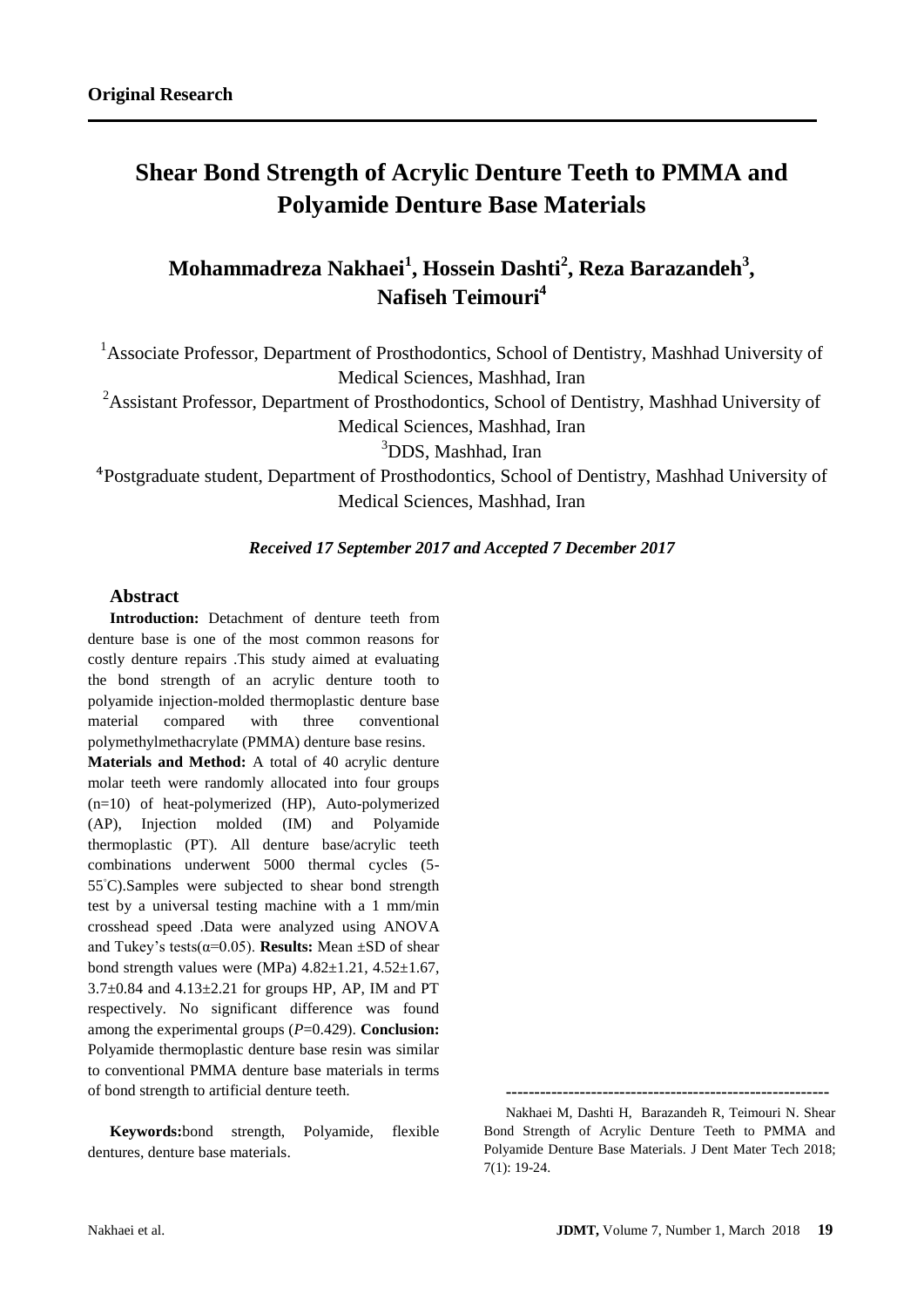## **Introduction**

Polymethylmethacrylate (PMMA) has long been the most popular material for denture fabrication because of it's advantages such as simple-processing technique, low-cost of fabrication, easy repair and adequate esthetic properties (1, 2). However, polymerization shrinkage, low flexural strength and fatigue resistance as well as residual monomer content are the main limitations of this material (3, 4). These shortcomings can lead to denture base fracture, allergic reactions and improper seating of denture in undercut areas.

Recently, thermoplastic resin materials commonly known as flexible dentures have been marketed (5, 6). Polyamide, a type of nylon, is a class of thermoplastic material that is widely used as a denture base material. The most prominent advantages of polyamides are higher elasticity, toxicological safety and use of heatmolding instead of chemical polymerization to control polymerization shrinkage and related deformation (7, 8).

Detachment of denture teeth from the base is one of the most frequent reasons for denture repair (9, 10). The range of failure resulting from denture teeth dislodgment is reported to be from 25% to 33% (11, 10). According to Huggett *et al*, about 30% of all denture repairs are related to detached artificial teeth (12).

The mechanism of bond between PMMA/MMA (methyl methacrylate) denture base and denture teeth is based on an interpenetrating network or covalent bond (13). Polyamide is a chemical-resistant material with high crystalline characteristics which makes it difficult to bond to self-curing PMMA resin(14 , 15).Moreover, polyamide denture base resin cannot be chemically bonded to artificial teeth; i.e, the bond of polyamide denture base material to denture teeth relies solely on macro-mechanical retention .

Denture teeth are likely to detach from thermoplastic denture base, particularly in cases with insufficient clearance with opposing teeth (5). Singh *et al*; reported 22.2% debonding of denture teeth after 18 months in flexible dentures (16).

Scientific literature lacks important information regarding bond strength of acrylic denture teeth to thermoplastic denture base resin. Thus, the aim of this study was to compare the bond strength of acrylic denture teeth to polyamide injection-molded thermoplastic denture base material with three conventional PMMA denture base resin materials including heat-polymerized, Auto-polymerized and injection molded. The null hypothesis was that there is no difference in bond strength among these four denture base materials.

#### **Materials and Methods**

The specimens were composed of denture base resin cylinders bonded to the ridge-lap surface of acrylic denture teeth. According to the study of Schneider et al, a sample size of 10 was determined to provide 99% confidence and 95% power for detecting a difference between groups (17). A total of 40 maxillary first molar acrylic denture teeth (IvoclarVivadent, Schaan, Liechtenstein) were selected. Each denture tooth was embedded in auto-polymerized PMMA acrylic resin. The ridge-lap surface of each embedded tooth was displayed using 600 grit silicon carbide paper. 40 Wax patterns with a circular opening (7 mm diameter  $\times$  10mm length) were obtained from a hollow aluminum cylinder to standardize the dimensions of denture base resin cylinders. The wax patterns were manually positioned and fused on the ridge-lap surface of denture teeth by using molten wax )figure 1). The embedded teeth and attached (fused) wax patterns were then randomly allocated into 4 groups (n=10) according to the employed denture base resin.



Figure 1: A single specimen tested in the study C: Specimens subjected to bond strength testing in a universal testing machine

**Heat-polymerized PMMA (HP):** The embedded tooth/wax pattern sets were invested in denture flasks by using dental stone .The sample was surrounded by putty impression material to facilitate removal of processed samples from the flask .When the dental stone set, the flask was opened and the wax pattern carefully removed. The heat-polymerized PMMA denture base resin (Triplex;IvoclarVivadent, Schaan, Liechtenstein) was then packed into the flask, trial-packed and processed according to the manufacturer's instruction. After polymerization, the flask was bench cooled at room temperature overnight.

**Auto- polymerized PMMA (AA):** In this group, the wax pattern of each sample was covered by putty impression material. Then, the wax pattern attached to the embedded teeth was carefully removed. Autopolymerized acrylic resin (ProBaseCold; IvoclarVivadent, Schaan, Liechtenstein) was packed into the mold. The sample was placed in a pressure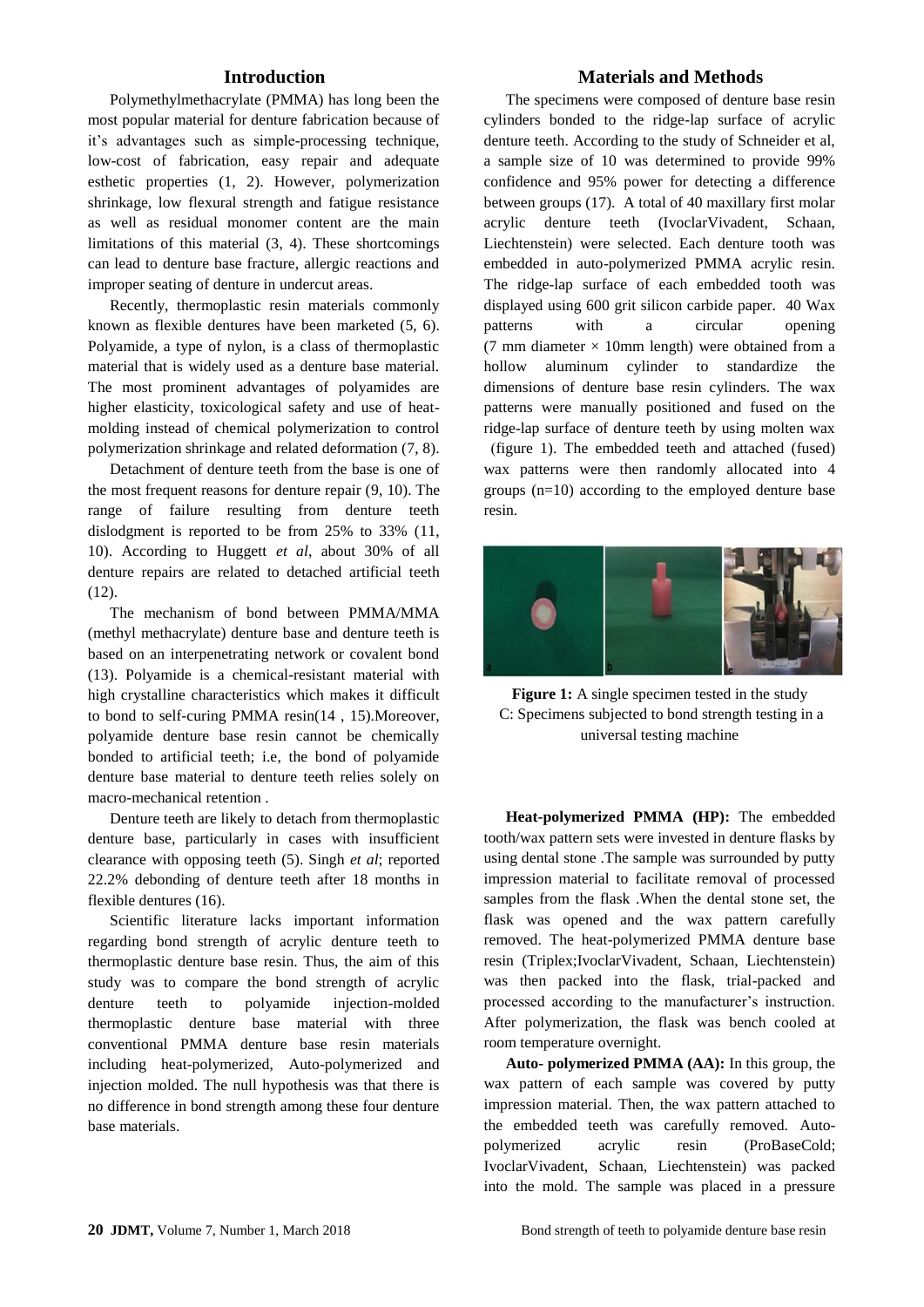cooker at 6 bar (40ºC) according to the manufacturer's instruction. After polymerization of the acrylic resin, the putty impression material was cut and removed.

**Injection molded PMMA (IM):** The embedded tooth/wax pattern sets were invested in special plastic flasks by using agar material. After agar was set, the flask was opened and the wax pattern was carefully removed. Having assembled the flask to its precise position, injection molded denture base resin was poured in it's middle hole until the acrylic resin came up through the three other holes. Polymerization was accomplished at 60°C and a pressure of 2 bars for 25 minutes in a pressure cooker, according to the manufacturer's instruction (Major.SkelMoncalieri (TO); Italy).The samples were then bench cooled at room temperature.

**Polyamide thermoplastic (PT):** A 10-gauge waxed sprue former was attached to the wax pattern of each sample at the center of the circular opening. The samples were then invested in a special flask. After dewaxing and deflasking, the diatoric (small-size mechanical undercut) was made by grinding into the ridge-lap of the embedded teeth with a round bur (310 204 001 001-031; Jota, Rüthi, Switzerland) with dimensions of  $1\times2$  mm using magnification loupes  $(2.5\times)$ . Then, the molten polyamide thermoplastic denture material (Valplast;Valplast International Corp, , NY, USA) was injected in the mold according to the manufacturer's instruction.

All polymerized samples were stored in distilled water at 37ºC for 24 hours .After water storage; the specimens were thermocycled between 5◦C and 55◦C for 5000 cycles. The samples were then subjected to shear load by using a universal testing machine (STM20; Santam, Tehran, Iran) with a crosshead of 1 mm/min and a 50 kg load cell (figure 1-c). A bi-chisel apparatus was used to direct the parallel shearing force as close to the denture tooth/denture base resin interface as possible.

The force at fracture point was recorded and the shear bond strength values were calculated by the following formula: S=F/A, where S is shear stress (MPa), F is force at fracture point (N) and A is bonded area  $(mm<sup>2</sup>)$ . The mean shear bond strength values were statistically analyzed using one-way ANOVA.

#### **Results**

Mean shear bond strength values and standard deviation  $(\pm SD)$  of HP, AP, IM and PT groups were (MPa) 4.82±1.21, 4.52±1.67, 3.7±0.84 and 4.13±2.21, respectively (Table1).One-way ANOVA test revealed no significant difference in bond strength between the study groups  $(P=0.429)$  (table 1). Nevertheless, the highest and lowest mean bond strength values were observed in group AP and PT, respectively.

**Table 1**. Mean  $\pm$  standard deviation (SD) shear bond strength values (MPa) of experimental groups

| Denture base materials                              | N  | $Mean+SD$     | $P$ value |
|-----------------------------------------------------|----|---------------|-----------|
| Polyamide injection-molded (PT) $10$ 3.7 $\pm$ 0.84 |    |               |           |
| Pure-type PMMA(PU)                                  | 10 | $4.13 + 2.21$ | 0.429     |
| self-cured PMMA(SC)                                 | 10 | $4.82 + 1.21$ |           |
| Heat-cured PMMA(HC)                                 | 10 | $4.52+1.67$   |           |
|                                                     |    |               |           |

\*One-way ANOVA

#### **Discussion**

According to the results of this study, the null hypothesis stating that there is no difference in shear bond strength of denture teeth to the four experimented denture base resins was accepted.

Debonding of denture teeth from thermoplastic denture base resin is a major problem because there is no chemical bond between them. This is a disadvantage for thermoplastic denture base resin compared to PMMA denture base materials. Nonetheless, in the present study, there were no significant difference in mean shear strength values between PT and other experimental groups.

This finding is partially in contradiction with literature that found insufficient bond strength between polyamide denture base material and auto-polymerized acrylic resin (15,18,19). Obtaining bond strength comparable to those with PMMA resin might have been related to the issue that in the current study gross and deep macro mechanical retention has been used to provide bonding of denture teeth to polyamide denture base resin. While in studies on bond strength of polyamide to acrylic resin, bonding mechanism was only based on chemical interactions. Nevertheless, longterm durability of mechanical bond is questionable, since mixed failure was not observed in any of the PT specimens.

This finding can also be attributed to the fact that insertion of macro-mechanical retention is expected to be of higher influence on shear bond strength compared to tensile bond strength testing (13). Therefore, significant difference might have been obtained between PT and other study groups if tensile bond strength test had been applied instead. It is speculated that using macro-mechanical retention has been able to compensate for lack of chemical bond.

According to the ISO 22112 standard for artificial teeth for dental prostheses, tensile bond strength test is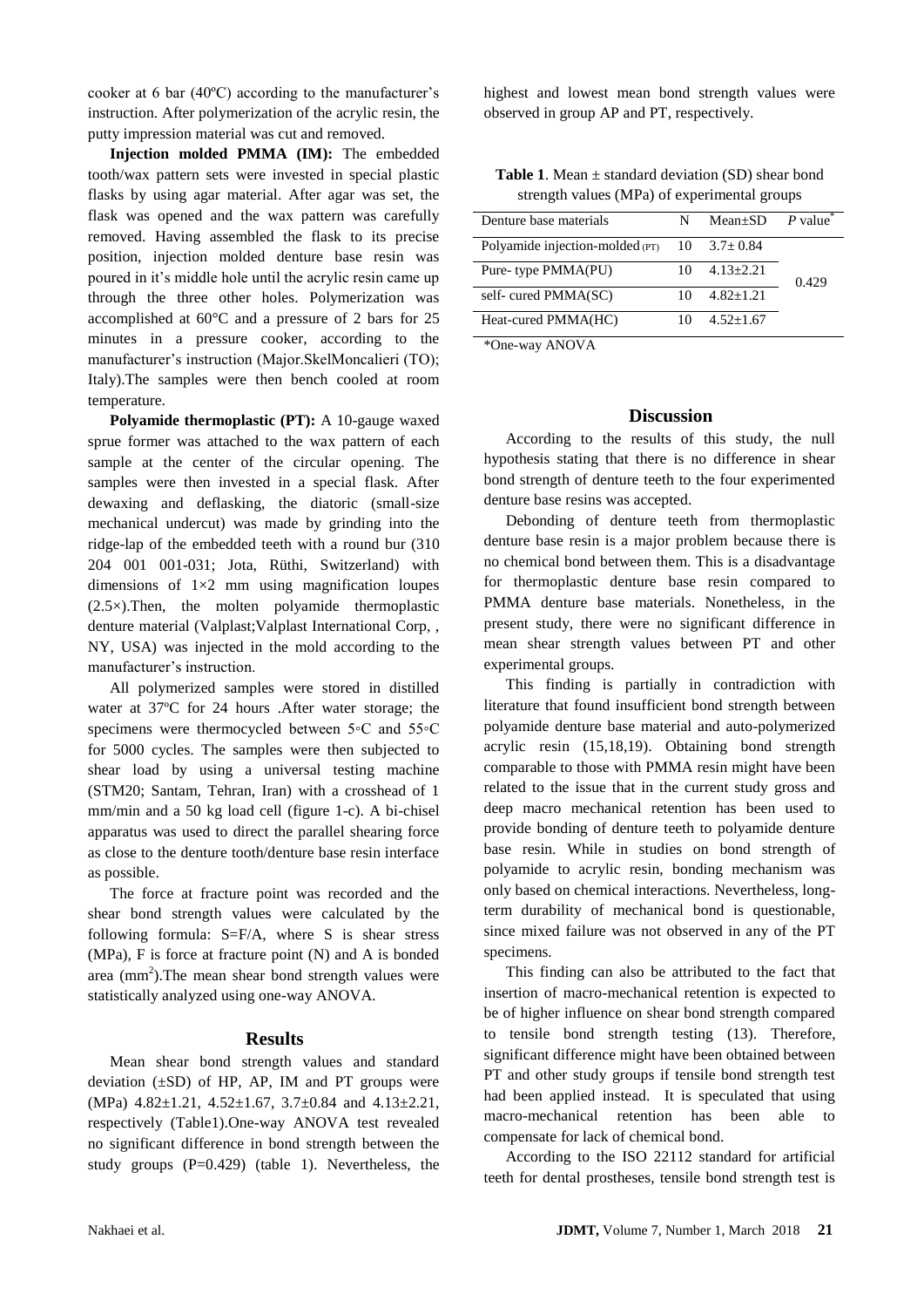recommended for assessment of the bond of synthetic polymer teeth to acrylic denture base resins (20). However, thermoplastic denture base materials do not conform to this ISO instruction due to different mechanical properties. It is noteworthy to mention that in many investigations shear test has been used to evaluate the bond strength of auto-polymerized resin to thermoplastic denture base materials (15, 18, 21, 22).

Bonding of polyamide denture base material to autopolymerizing repair resin is exceedingly difficult due to the high crystalline characteristics of polyamide that makes reaction with chemical etchant and primers of auto-polymerizing repair resins quite difficult. However, it was demonstrated that surface treatment with silica coating and 4- META/MMA-TBB resin and acetic acid improved bond strength of polyamide denture base material to auto-polymerizing repair resin (15, 18, 22). It is unknown whether surface pretreatment improves bond strength of artificial denture teeth to polyamide material.

Injection molded denture base materials are actually auto-polymerizing resins with a polymerization temperature below 65º C. Many previous studies have demonstrated stronger bond strength between denture teeth and heat-polymerized PMMA resins compared to auto-polymerized resins (23,24,25). In contrast, Robinson *et al* reported higher failure strengths for injection molded resin in comparison to heat-processed acrylic denture base resin. In their study, the ridge lap portion of denture teeth was embedded in denture base resin. In this study, no statistically significant difference was observed between heat and injection molded denture base resins (classified as auto polymerizing resins) in bond strength to denture teeth. In order to achieve a suitable bond between denture teeth and denture base resins, a sufficient amount of free monomer content is required to allow penetration and incorporation into existing polymer chains of denture teeth. According to the results of this study, it can speculated that injection molded resins provide a sufficient amount of free monomer content. Such controversial results might be attributed to the difference in mechanical properties of the artificial teeth, thermocycling regime, the applied load and even more compatibility between the employed materials. According to Colebeck*et al* (26) bond strength improves when denture teeth and denture base resins from the same manufacturer are used.

Thermocycling and cyclic loading are important factors in simulating oral environment. In the current study, thermocycling was performed at 5000 cycles between 5 and 55 º C, since it is widely accepted as a standard procedure for artificial ageing. Nonetheless, the samples were not treated with cyclic loading which restricts the portability of the results to clinical

situations. The bond strength was also evaluated without embedding the ridge lap portion of denture teeth in denture base resin. Despite this limitation, because of the standardization of experimental setup, the obtained results can be valuable to predict the material's behavior under in *vivo* condition.

Studies have used shear, tensile, compressive or peel tests to evaluate the bond strength between denture teeth and denture base materials (13). It is speculated that the force applied to denture teeth is a combination of tensile and shear forces. However, it is hardly feasible to simulate 1:1 in an *in vitro* experiment.

Although such *in vitro* studies could be helpful to predict the outcomes of clinical application, further *in vivo* investigations are needed to affirm the bond strength of polyamide denture base resin to denture teeth. Further *in vitro* studies on evaluation of bond strength of polyamide denture base materials to denture teeth are recommended using tensile test/applying cyclic load. Additionally, the effect of surface treatment on bond strength may also be studied and compared to the current data.

## **Conclusion**

Within the limitations of this study, it can be concluded that polyamide thermoplastic denture base resin was similar to conventional PMMA denture base materials in terms of bond strength to artificial denture teeth.

## **Acknowledgment**

This study was supported by a grant (#89298) from the Vice Chancellery of Research in Mashhad University of Medical Sciences. The results presented here are based on an undergraduate thesis (#2469) submitted to Mashhad School of Dentistry and Dental Research Center.

## **References**

- 1. Machado C, Sanchez E, Azer SS, et al: Comparative study of the transverse strength of three denture base materials. J Dent 2007; 35: 930-933
- 2. Patil SB, Naveen BH, Patil NP: Bonding acrylic teeth to acrylic resin denture bases: a review. Gerodontology 2006; 23: 131-139
- 3. Singh S, Palaskar JN, Mittal S. Comparative evaluation of surface porosities in conventional heat polymerized acrylic resin cured by water bath and microwave energy with microwavable acrylic resin cured by microwave energy. ContempClin Dent 2013; 4: 147-151.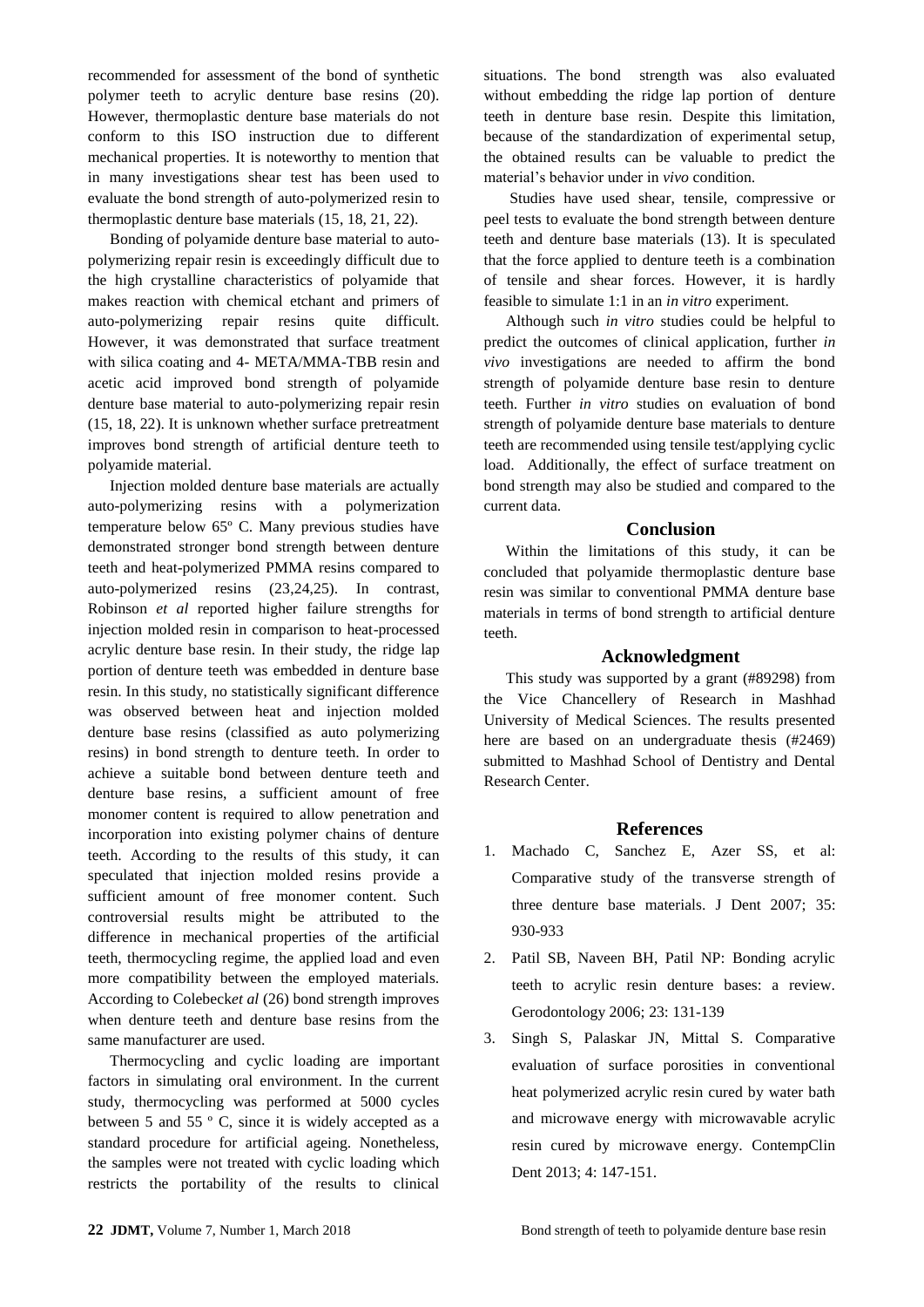- 4. Gungor H, Gundogdu M, Duymus ZY. Investigation of the effect of different polishing techniques on the surface roughness of denture base and repair materials. J Prosthet Dent 2014; 112: 1271-1277.
- 5. Fueki K, Ohkubo C, Yatabe M, Arakawa I, Arita M, and et al. Clinical application of removable partial dentures using thermoplastic resin-part I: definition and indication of non-metal clasp dentures. J Prosthodont Res. 2014 Jan; 58(1): 3-10.
- 6. Fueki K, Ohkubo C, Yatabe M, Arakawa I, Arita M, Ino S, and et al. Clinical application of removable partial dentures using thermoplastic resin. Part II: Material properties and clinical features of non-metal clasp dentures. J Prosthodont Res. 2014 Apr; 58(2): 71-84.
- 7. Hargreaves AS. Nylon as a denture-base material. Dent Pract Dent Rec. 1971; 22: 122-128.
- 8. Stafford GD, Huggett R, MacGregor AR, Graham J. The use of nylon as a denture-base material. J Dent 1986; 14: 18-22.
- 9. Sadar L, Dhume S ; comparative evaluation of shear compressive bond strength between crosslinked acrylic resin denture base and cross-linked acrylic resin teeth with different modifications of their ridge lap surfaces .J Contemp Dent Pract 2013 sep 1:14(5): 898-903.
- 10. PatilSB, Naveen BH; Bonding acrylic teeth to acrylic resin denture bases: a review. Gerodontology 2006 sep; 23(3):131-9.
- 11. Darbar UR, Huggett R, Harrison A. Denture fracture – a survey. British Dental Journal 1994; 176: 342–5.
- 12. Huggett R, John G, Jagged RG, et al: Strength of the acrylic denture base tooth bond. Br Dent J 1982;193:187-190.
- 13. Anne Palitsch, Matthias Hannig, Paul Ferger, Markus Balkenhol. Bonding of acrylic denture teeth to MMA/PMMA and light-curing denture base materials: The role of conditioning liquids
- 14. Deguchi R. Polyamide 6. Japan Plastics 1990; 41: 35-41.
- 15. Hamanaka I, Shimizu H, Takahashi Y. Shear bond strength of an autopolymerizing repair resin to injection- molded thermoplastic denture base resins. ActaOdontolScand 2013; 71: 1250-1254.
- 16. Singh JP, Dhiman RK, Bedi RP, Girish SH. Flexible denture base material: A viable alternative to conventional acrylic denture base material .ContempClin Dent. 2011 Oct; 2(4):313-7.
- 17. Schneider RL, Curtis ER, Clancy JM. Tensile bond strength of acrylic resin denture teeth to a microwave- or heat-processed denture base. J Prosthet Dent. 2002; 88(2):145-50)
- 18. Hamanaka I, Shimizu H, Takahashi Y. Bond strength of a chairside autopolymerizing reline resin to injection-molded thermoplastic denture base resins. J Prosthodont Res. 2017 Jan; 61(1): 67-72.
- 19. Kim JH, Choe HC, Son MK. Evaluation of adhesion of reline resins to the thermoplastic denture base resin for non-metal clasp denture. Dent Mater J. 2014; 33(1): 32-8.
- 20. Fletcher-Stark ML, Chung KH, Rubenstein JE, Raigrodski AJ, Mancl LA. Shear bond strength of denture teeth to heat- and light-polymerized denture base resin. J Prosthodont. 2011 Jan;20(1): 52-9
- 21. . Katsumata Y, Hojo S, Hamano N, Watanabe T, Yamaguchi H, Okada S, Teranaka T, Ino S. Bonding strength of autopolymerizing resin to nylon denture base polymer. Dent Mater J. 2009 Jul; 28(4): 409-18.
- 22. Koodaryan R, Hafezeqoran A. Effect of surface treatment the shear bond strength of autopolymerized resin to thermoplastic denture base polymer. J AdvProsthodont. 2016 Dec; 8(6): 504-510.
- 23. Cunningham JL. Bond strength of denture teeth to acrylic bases. J Dent 1993 Oct; 21(5): 274-80.